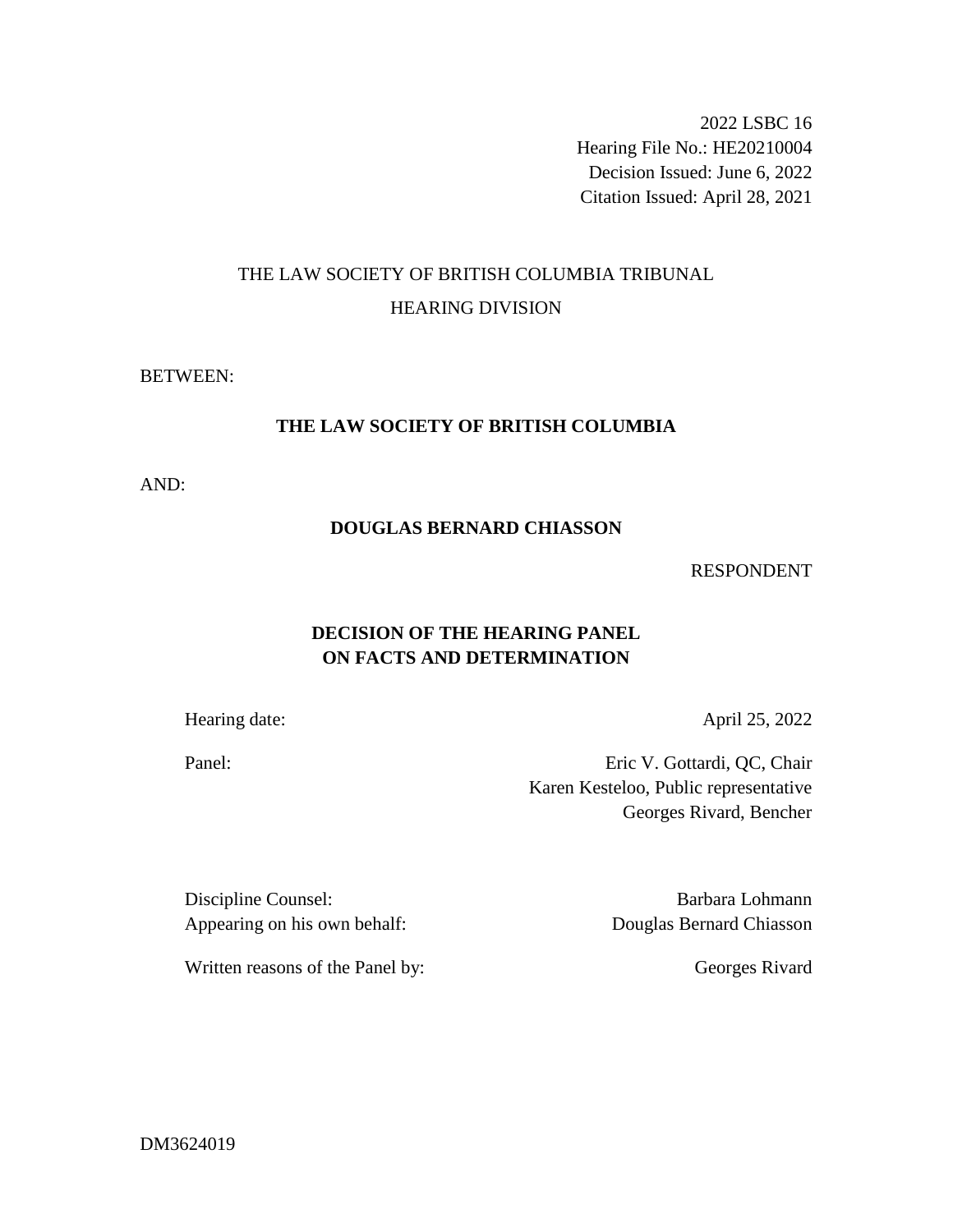#### **BACKGROUND**

- [1] A citation was issued on April 28, 2021 and amended on November 5, 2021, where it is alleged that the Respondent engaged in professional misconduct summarized as follows:
	- (a) Allegation 1: The Respondent failed to promptly remit some or all GST collected between January 1, 2018 and September 30, 2020, in the amount of \$27,515.46, including penalties and interest, contrary to rule 7.1-2 of the *Code of Professional Conduct for British Columbia*.
	- (b) Allegation 2: The Respondent failed to promptly remit some or all PST collected between July 1, 2019 and November 30, 2020, in the amount of \$22,574.38, including penalties and interest, contrary to rule 7.1-2 of the *Code of Professional Conduct for British Columbia*.
	- (c) Allegation 3: The Respondent failed to promptly remit some or all employee payroll source deductions between January 1, 2017 and January 31, 2019, in the amount of \$8,496.08, contrary to rule 7.1-2 of the *Code of Professional Conduct for British Columbia*.
	- (d) Allegation 4: The Respondent failed to notify the Executive Director of the Law Society of British Columbia in writing of three unsatisfied monetary judgments against Douglas B. Chiasson Law Corporation between October 31, 2019 and November 15, 2019 and his proposal for satisfying such judgments, contrary to Rule 3-50 of the Law Society Rules.
	- (e) Allegation 5: The Respondent failed to immediately eliminate or make a written report to the Executive Director of the Law Society of British Columbia of five trust shortages greater than \$2,500, or both, between March 18, 2019 and July 12, 2019, contrary to Rule 3-74 of the Rules.
- [2] On November 5, 2021, the Respondent was served with a Notice to Admit dated November 5, 2021 by email and by posting it on his member portal and notifying him of same by email, in accordance with Rules 5-4.8(2) and 10-1(7.1) of the Law Society Rules (the "Rules"). The Respondent did not respond to the Notice to Admit.
- [3] On December 1, 2021, Discipline Counsel emailed the Respondent advising him that as the Law Society had not received a response to the Notice to Admit, he had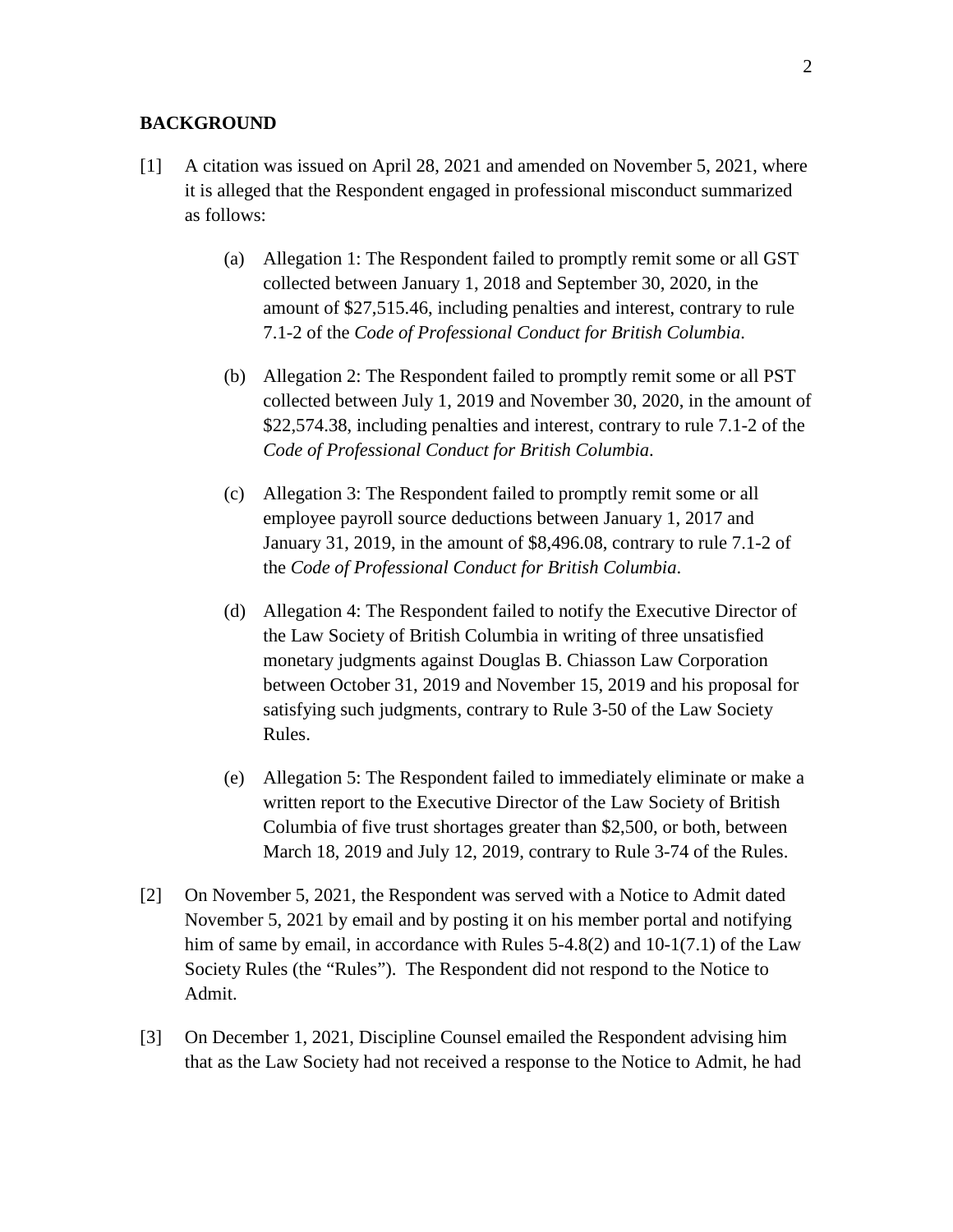been deemed to have admitted to the truth of the facts described in the Notice to Admit and to the authenticity of the documents attached to the Notice to Admit.

- [4] On February 1, 2022, Discipline Counsel sent a letter to the Respondent confirming a January 25, 2022 telephone conversation in which the Respondent acknowledged service of the Notice to Admit and that it was deemed admitted. In that letter, Discipline Counsel further advised the Respondent that should he wish to withdraw the deemed admissions, he would have to seek leave to do so.
- [5] As of the date of this hearing, the Respondent did not respond to the Notice to Admit and did not apply to withdraw the deemed admissions.
- [6] At a discipline hearing held on April 25, 2022, the Respondent appeared on his own behalf and further admitted the facts as set out in the Notice to Admit.
- [7] The Law Society's case was based solely on the Notice to Admit. No further *viva voce* evidence was tendered by the Law Society.
- [8] The Respondent did not present any evidence to the Panel.
- [9] The Panel finds that, based on the admitted facts in the Notice to Admit, the Respondent committed professional misconduct with respect to all allegations.

# **ISSUES**

[10] Do the allegations against the Respondent amount to professional misconduct pursuant to s. 38(4) of the *Legal Profession Act*, SBC 1998 c. 9 (the "*Act*")?

#### **FACTS**

[11] The Respondent, by admitting the facts set out in the Notice to Admit, has admitted the facts underlying the allegations in the amended citation as described above.

#### **ANALYSIS**

#### **Onus and burden of proof**

[12] In *Foo v. Law Society of BC*, 2017 BCCA 151, at para. 63, the British Columbia Court of Appeal confirmed that the Law Society carries the burden of proof to establish on a balance of probabilities the facts that it alleges constitute professional misconduct. That evidence must be sufficiently clear, convincing and cogent.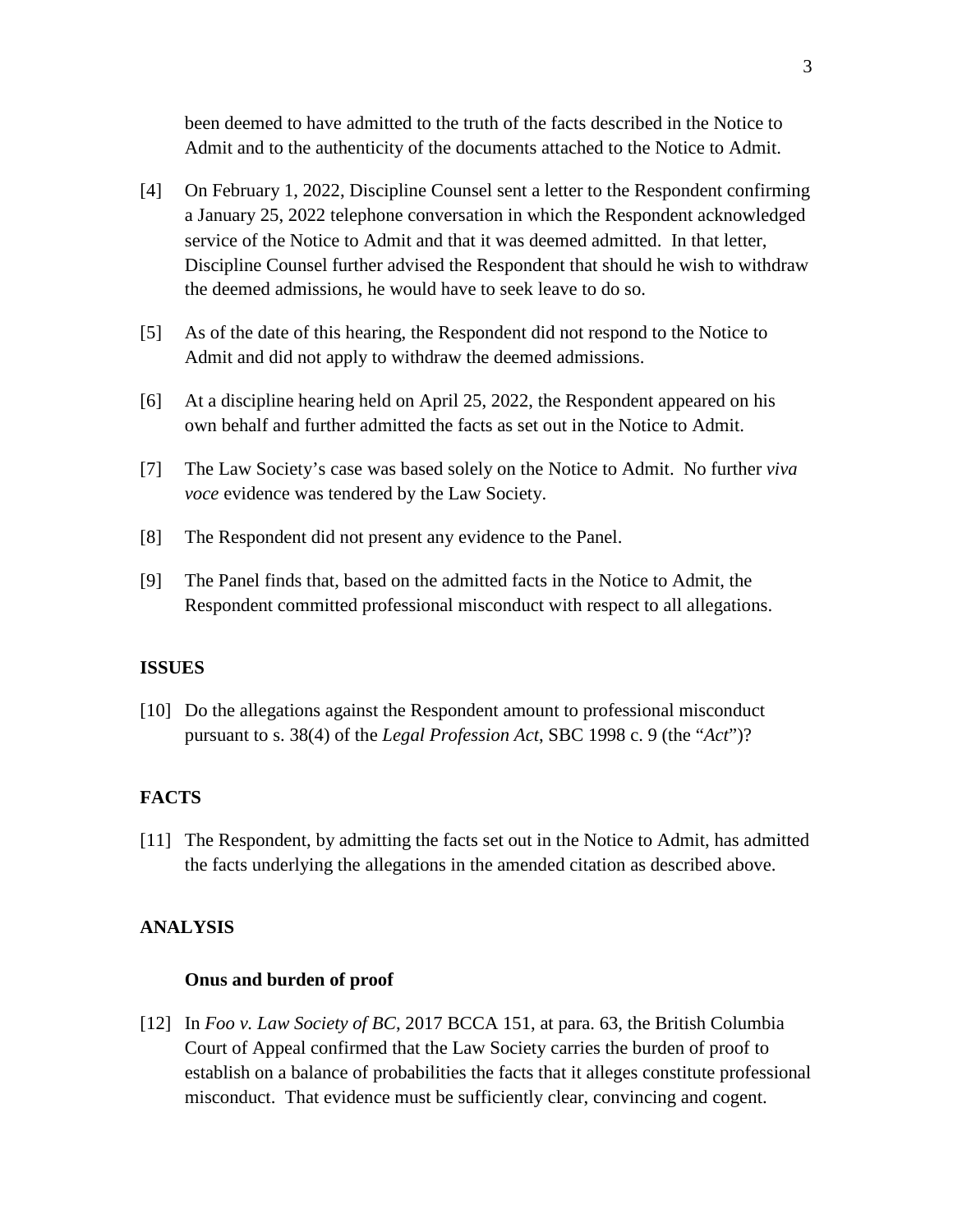[13] In this case, the onus on the Law Society is discharged by the Respondent's admission to the facts as set out in the Notice to Admit.

#### **Professional misconduct**

[14] *Law Society of BC v. Martin,* 2005 LSBC 16, at para. 171, established the test for whether conduct constitutes professional misconduct to be an objective test, "whether the facts as made out disclose a marked departure from that conduct the Law Society expects of its members." Such a finding does not require behaviour that was disgraceful or dishonourable.

#### **Allegations 1 to 3 – failure to remit GST, PST and payroll deductions**

[15] The duty to meet financial obligations is set out in rule 7.1-2 of the *Code of Professional Conduct for British Columbia* (the "*BC Code*"):

> 7.1-2 A lawyer must promptly meet financial obligations in relation to his or her practice, including payment of the deductible under a professional liability indemnity policy, when called upon to do so.

- [16] The Respondent admits that GST, PST and payroll deductions were not paid in full and on time due to cash flow problems. The Respondent used the funds to pay other financial obligations of the firm. The Respondent was aware that the funds collected and not remitted were subject to a statutory trust and ought to have been remitted when due.
- [17] The GST arrears as of February 2, 2021 were in the amount of \$27,515.46. On February 3, 2021, the Respondent paid \$5,000 to CRA towards the outstanding GST, interest and penalties.
- [18] The PST arrears as of January 26, 2021 were in the amount of \$22,574.38. On February 3, 2021, the Respondent paid \$4,839.09 to the Minister of Finance of British Columbia towards the outstanding PST, interest and penalties.
- [19] The payroll deductions arrears as of March 6, 2019 were in the amount of \$8,496.08. On August 29, 2019 and October 21, 2019, the Respondent made payments to CRA totalling \$4,427.70 towards the payroll deductions arrears.
- [20] As a result, the Respondent's conduct amounted to a prolonged failure to manage his financial obligations with respect to GST, PST and payroll deductions from 2017 to 2019.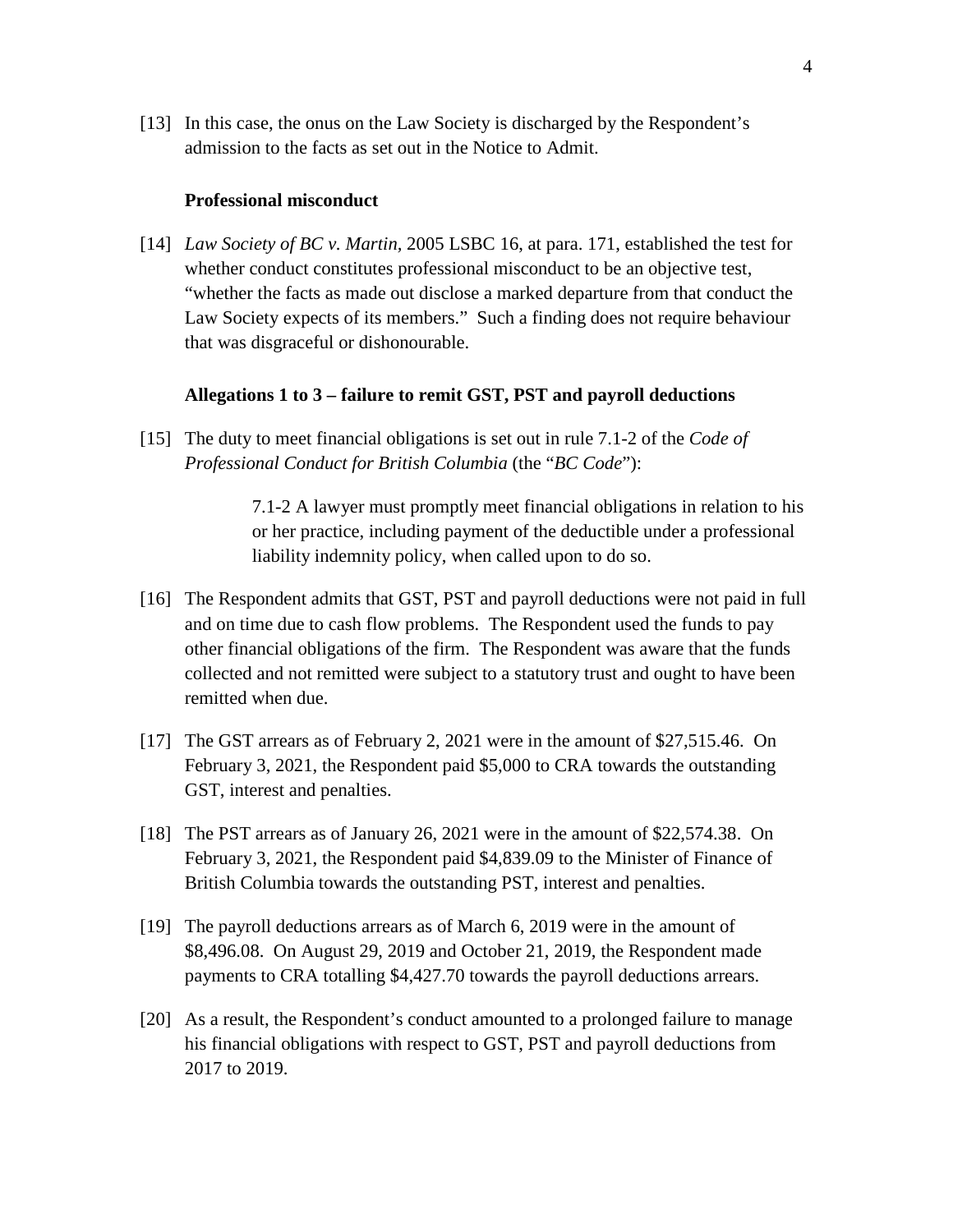- [21] The Respondent's duty to remit GST, PST and payroll deductions is a statutory trust obligation.
- [22] In *Law Society of BC v. Lo*, 2020 LSBC 09, the hearing panel found that a lawyer's failure to pay remittances to government agencies for taxes collected from clients when due is conduct that amounts to professional misconduct. Ensuring that lawyers meet the financial obligations relating to their practice is necessary to protect the public and uphold public confidence in the profession.
- [23] Remittances do not belong to a lawyer and cannot be used for the lawyer's own purposes. In *Law Society of BC v. Donaldson*, 2003 LSBC 27, at para. 13, the hearing panel found that "[c]ollecting tax and failing to remit it is, moreover, a breach of duty to a client" because "[a] client does not pay the required taxes on a lawyer's bill in the expectation that the lawyer will use the money to prop up a marginal practice."
- [24] In *Law Society of BC v. Ali*, 2007 LSBC 18, at para. 107, the hearing panel found that:

… [W]e also find that her failure to pay practice debts, as set out in Counts 7 and 13 and her personal use of funds held for payment of GST, PST and employee income tax, as set out in Counts 8 and 9 exhibited a disregard for her professional obligations, amounting, in all the circumstances, to professional misconduct …

[25] In relation to the Respondent's failure to pay the required tax and payroll deductions, the Panel finds that this failure was a marked departure from that conduct expected of a lawyer and, as such, amounts to professional misconduct.

# **Allegation 4 - failure to notify the Executive Director of the Law Society of British Columbia of unsatisfied monetary judgments in relation to GST, PST and payroll deductions**

[26] If a lawyer does not satisfy a monetary judgment within seven days, they are required by Rule 3-50 of the Rules to notify the Executive Director. Rule 3-50 provides:

> 3-50 (1) A lawyer against whom a monetary judgment is entered and who does not satisfy the judgment within 7 days after the date of entry must immediately notify the Executive Director in writing of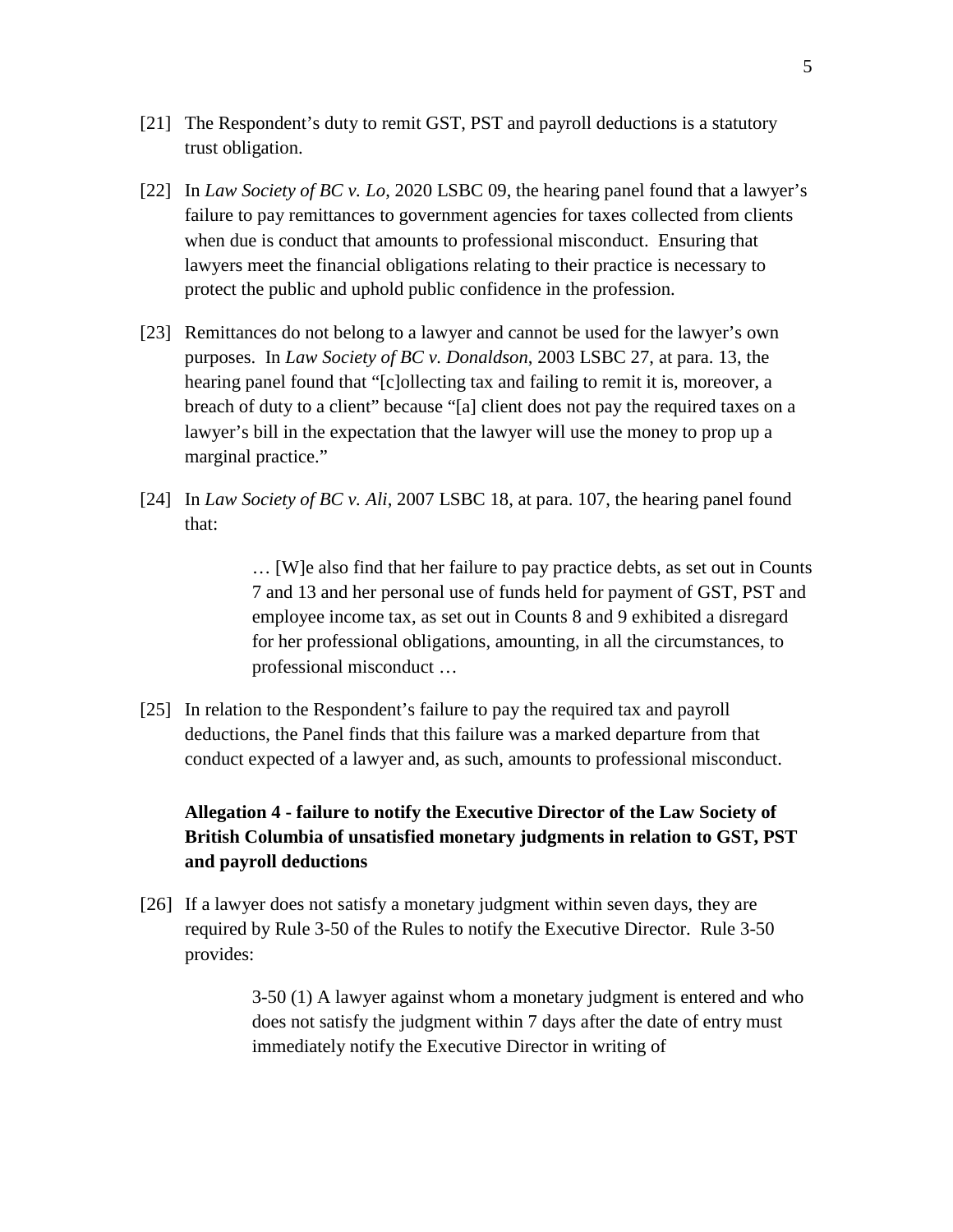(a) the circumstances of the judgment, including whether the judgment creditor is a client or former client of the lawyer, and

(b) the lawyer's proposal for satisfying the judgment.

(2) Subrule (1) applies whether or not any party has commenced an appeal from the judgment.

(3) If a lawyer fails to deliver a proposal under subrule (1) (b) that is adequate in the discretion of the Executive Director, the Executive Director may refer the matter to the Discipline Committee or the chair of the Discipline Committee.

[27] Compliance with Rule 3-50 is an important tool in its regulatory toolbox to ensure that the public's funds are adequately protected. As noted in *Law Society of BC v. Boles*, 2016 LSBC 48, at para. 69:

> … the reason for Rule 3-44 [now Rule 3-50] is to provide the Law Society with an opportunity to intervene to determine whether the unpaid judgment is evidence of financial issues in the lawyer's practice that could put the public at risk. In this case, the hearing panel found that Ms. Boles' practice was indeed in financial disarray. In the event, no harm came to a client or any other member of the public, but the lack of reporting did result in a missed opportunity for the Law Society to undertake its regulatory function.

- [28] The Respondent's breaches of Rule 3-50 occurred with respect to three judgments that were registered against him in October and November of 2019. As of February 8, 2021, over one year later, the Respondent admits that he had not fully satisfied any of the three judgments and had made no arrangements to pay off and discharge the judgments.
- [29] The Respondent admits that at the material times, he was aware of his obligation to report the judgments to the Law Society.
- [30] The Panel finds that this behaviour by the Respondent, as in *Boles*, deprived the Law Society of an opportunity to undertake its regulatory function. As such, it was also a marked departure, as that term was defined in *Martin*, and amounts to professional misconduct.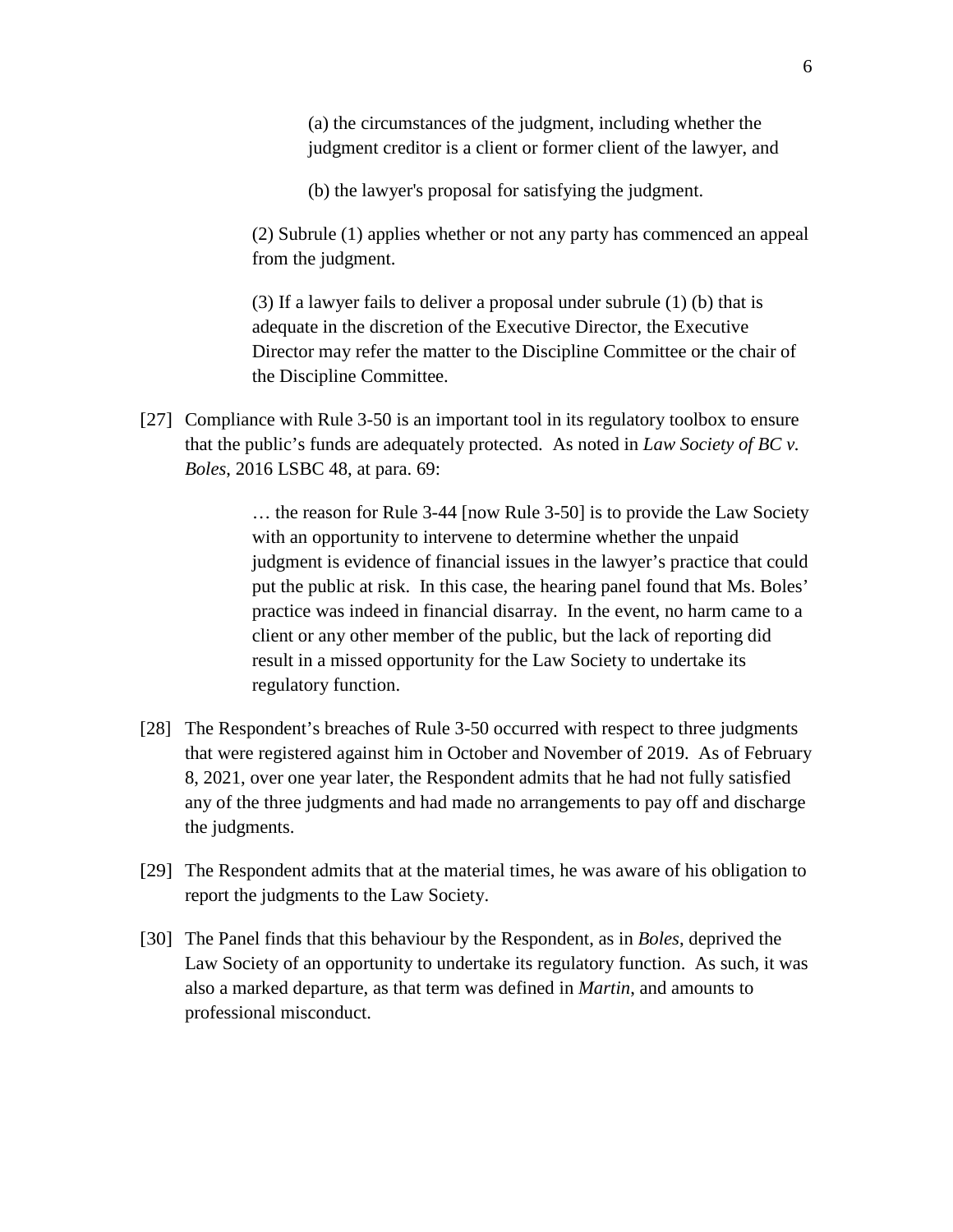#### **Allegation 5 – failure to eliminate and report trust shortages over \$2,500**

[31] Rule 3-74 provides:

3-74 (1) A lawyer who discovers a trust shortage must immediately pay enough funds into the account to eliminate the shortage.

(2) A lawyer must immediately make a written report to the Executive Director, including all relevant facts and circumstances, if the lawyer

(a) discovers a trust shortage greater than \$2,500, or

(b) is or will be unable to deliver up, when due, any trust funds held by the lawyer.

- [32] Rule 3-74 requires a lawyer who discovers a trust shortage to immediately pay into trust sufficient funds to eliminate the shortage, and to immediately make a written report to the Law Society if the trust shortage is greater than \$2,500. Even if a trust shortage is not caused by the lawyer, for example, a bank error, service charges or credit card discounts, the lawyer is not excused from their obligations.
- [33] On two occasions, the trust shortages were caused by the Respondent's bank complying with a third party demand, in effect garnishing the bank account to satisfy judgments for GST and PST remittances. The shortages were not eliminated for 121 days in the first instance and 22 days in the second. The issue was not whether the bank wrongfully withdrew the funds from the trust account, but rather whether the Respondent failed to advise the Law Society and immediately eliminate the shortage. Rule 3-74(3) makes it clear that even trust shortages caused by bank errors must be immediately eliminated and reported. He failed to do either.
- [34] The Respondent also posted an incorrect deposit amount, subsequently paying out more than what was available to the credit of the client, which caused a trust shortage in the amount of \$4,000. The Respondent did not deposit sufficient funds to eliminate the shortage until 173 days later and he did not report it to the Law Society.
- [35] Finally, on two occasions, the Respondent's bank wrongly debited the trust account \$19,782.89 and \$19,333.54. On both occasions, the bank corrected the improper withdrawals three days later. The Respondent did not, however, notify the Law Society of the shortages.